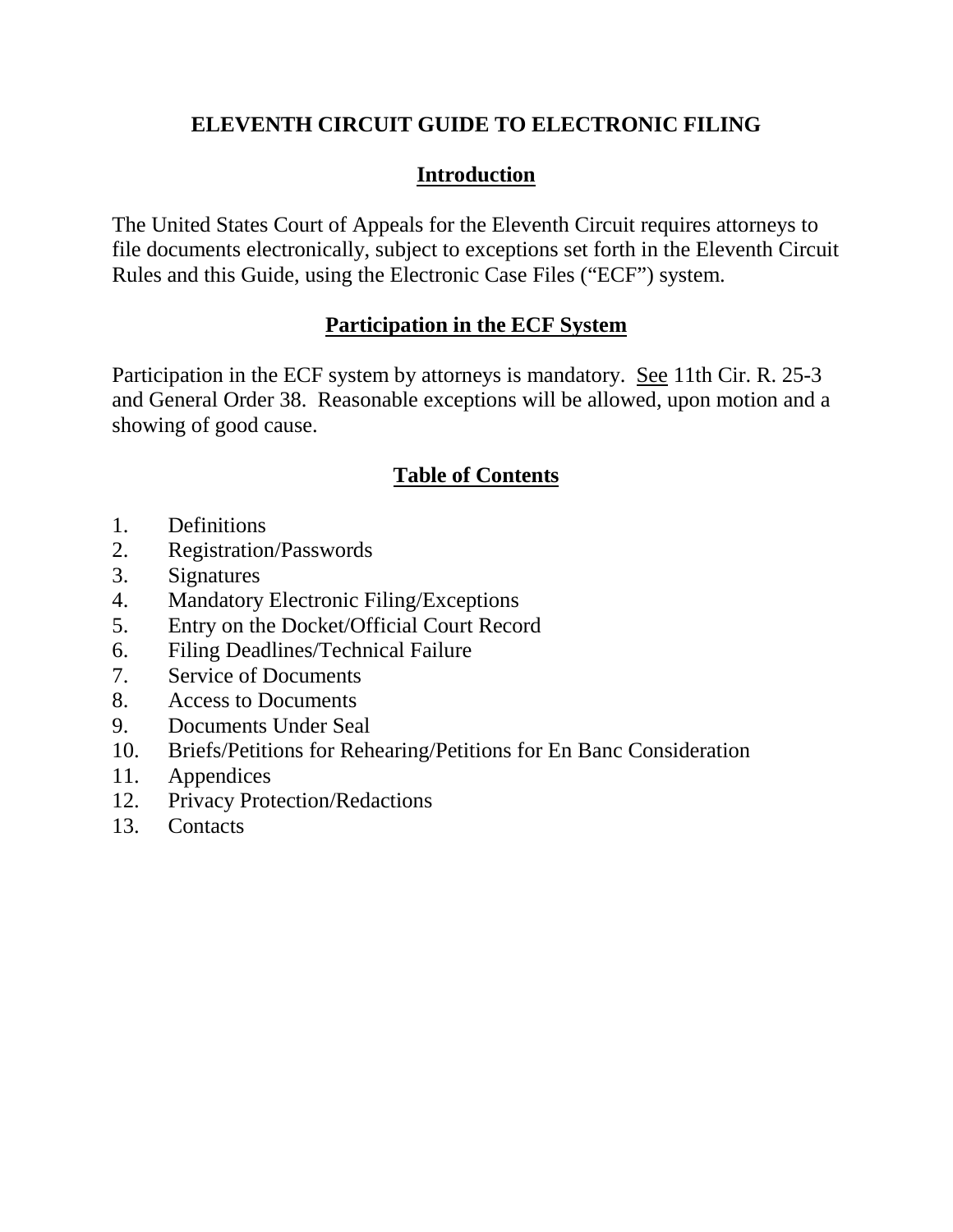### **1. Definitions**

- **1.1. Attorney Filer** means an attorney who has registered as described in Section 2 of this Guide and is therefore authorized to file documents electronically and to receive service through the ECF system.
- **1.2. Document** means any order, opinion, judgment, petition, application, notice, transcript, motion, brief, or other document filed in a case.
- **1.3. ECF (Electronic Case Files)** means the system maintained by the Court for receiving and storing documents in electronic format.
- **1.4. NDA (Notice of Docket Activity)** is a notice generated automatically by the ECF system at the time a document is filed and a docket entry results. This notice sets forth the time of filing, the text of the docket entry, and the names of the attorneys required to receive notice of the filing. If a PDF document is attached to the docket entry, the NDA will also identify the person filing the document and the type of document, and will contain a hyperlink to the filed document. Any document filed by the Court will similarly list those to whom electronic notice of the filing is being sent.
- **1.5. PACER (Public Access to Court Electronic Records)** is an electronic system that allows Internet users to view, print, and download electronically maintained docket information and federal court documents.
- **1.6. PDF (Portable Document Format)** means a non-modifiable electronic file containing the ".pdf" file extension. Text-Searchable PDF means a PDF file generated from an original word-processing file rather than scanned.

## **2. Registration/Passwords**

- **2.1.** Unless an attorney is granted an exemption, an attorney must register to file and serve documents electronically using the ECF system.
- **2.2.** To register as a user of the ECF system, an attorney must be a member of the Eleventh Circuit bar in good standing, admitted for a particular proceeding under 11th Cir. R. 46-3, admitted pro hac vice in a particular case, or appearing in a particular case as a pro se party. An attorney must also have submitted to the PACER Service Center a completed ECF Attorney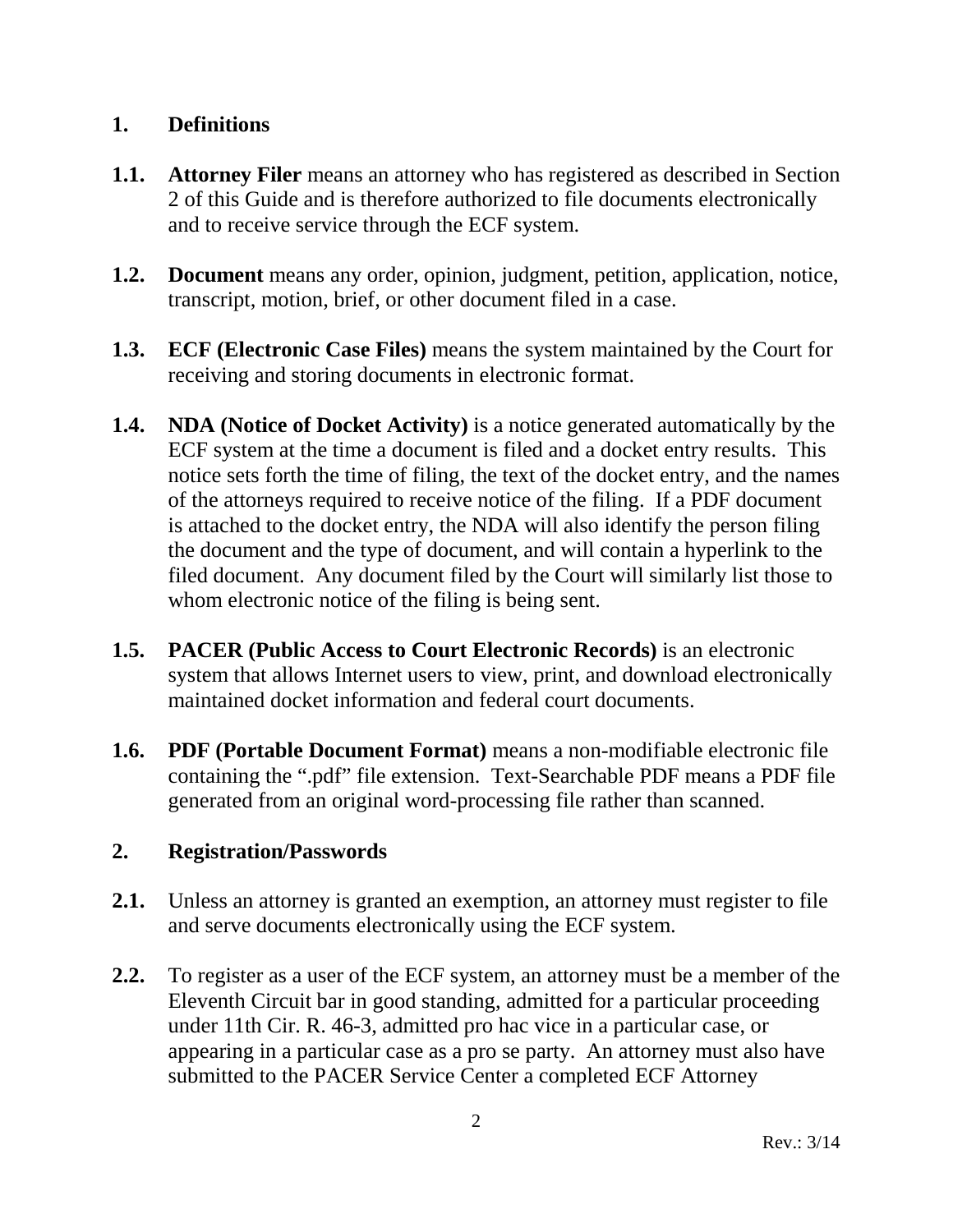Registration form. PACER Service Center contact information is shown in Section 13.

- **2.3.** In addition to ECF registration, the attorney or the attorney's firm must have a PACER account and an e-mail address. The PACER Service Center assigns two sets of log-ins and passwords – one for PACER access and one for ECF access. The log-in and password for ECF access will be used to file documents electronically with the Court.
- **2.4.** Upon receipt of the attorney's registration information from the PACER Service Center, the clerk will determine eligibility and activate the Attorney Filer's account. Authorized use of an attorney's log-in and password by another is deemed to be the act of the attorney. If a log-in and/or password should become compromised, the attorney is responsible for notifying the PACER Service Center (see contact information in Section 13).
- **2.5.** An Attorney Filer whose e-mail address, mailing address, telephone number, or fax number changes from that disclosed on the attorney's original ECF Attorney Registration form must promptly notify the PACER Service Center. Service by the clerk on an obsolete e-mail address will still constitute valid service on an Attorney Filer if the attorney has failed to notify the PACER Service Center of a new e-mail address.

#### **3. Signatures**

- **3.1.** Attorneys An Attorney Filer's use of the assigned log-in and password to submit a document electronically serves as that attorney's signature on that document for all purposes. The identity of the Attorney Filer submitting the electronically filed document must be reflected at the end of the document by means of an "s/[attorney's name]" block showing the attorney's name, followed by the attorney's business address, telephone number, and e-mail address. Graphic and other electronic signatures are discouraged.
- **3.2.** Multiple attorney signatures The Attorney Filer of any electronically filed document requiring multiple signatures (e.g., stipulations) must list thereon all the names of other attorney signatories by means of an "s/[attorney's name]" block for each. By submitting such a document, the Attorney Filer certifies that each of the other attorneys has expressly agreed to the form and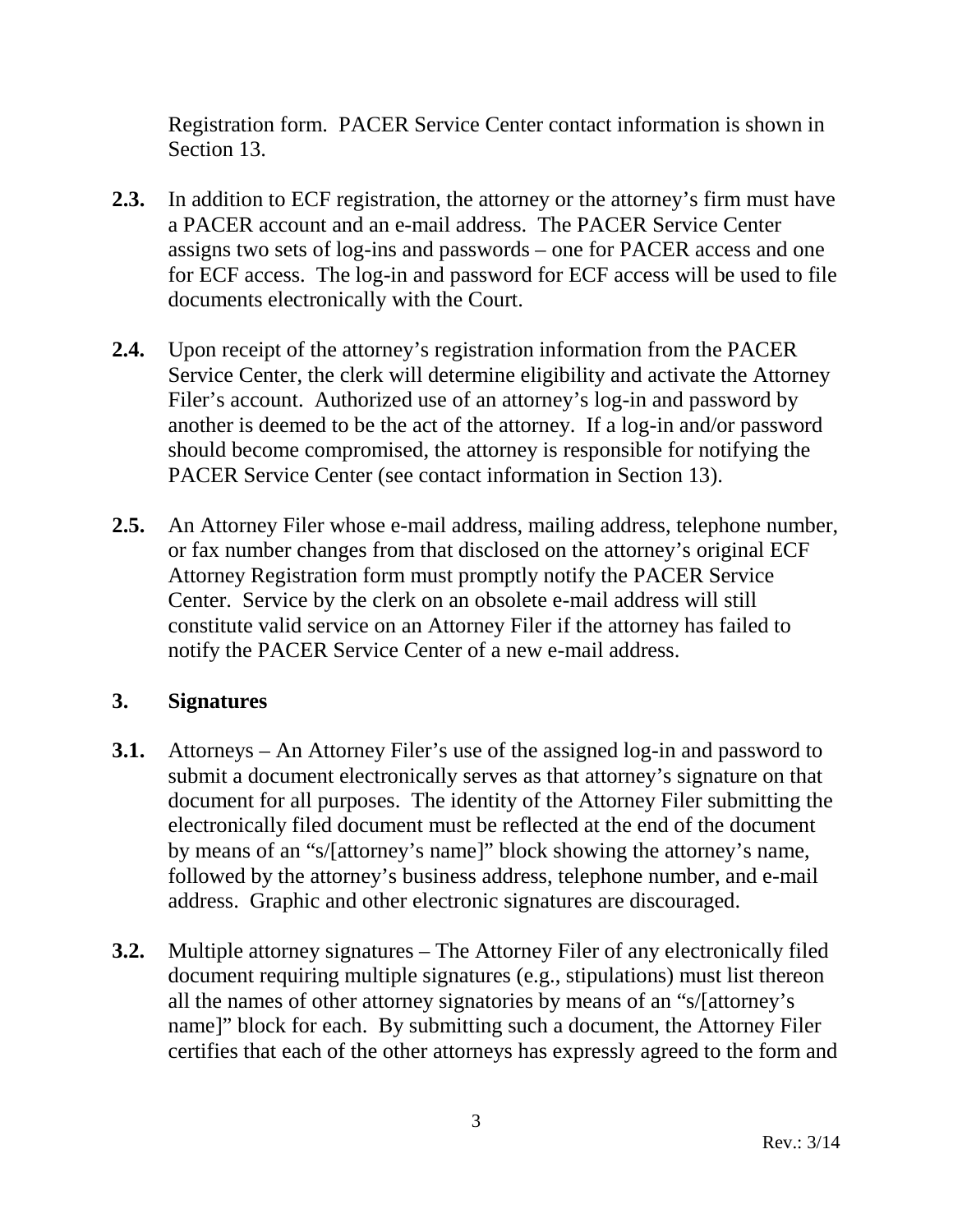substance of the document, and that the Attorney Filer has their authority to submit the document electronically.

**3.3.** Clerk of Court and Deputy Clerks – The electronic filing of any document by the clerk of court or a deputy clerk by use of that individual's log-in and password shall be deemed the filing of a signed original document for all purposes.

### **4. Electronic Filing/Exceptions**

- **4.1.** Except as otherwise required by circuit rule, this Guide, or by order of the Court, all documents submitted by attorneys in cases filed with the Eleventh Circuit must be filed electronically, using the Electronic Case Files ("ECF") system. The circuit rules and this Guide govern electronic filings.
- **4.2.** All electronically filed documents must be in PDF form and must conform to all technical and format requirements established by the Court and, if any, the Judicial Conference of the United States. Whenever possible, documents must be in Text-Searchable PDF and not created by scanning.
- **4.3.** The maximum size of a document that may be filed electronically is 25 MB (megabytes). If a document exceeds 25 MB, it must be filed in separate volumes, each not to exceed 25 MB.
- **4.4.** The electronic filing of a Certificate of Interested Persons (CIP) in the ECF system does not relieve an Attorney Filer of the requirement to also complete and keep updated the web-based CIP on the Court's website. To complete the web-based CIP, counsel must obtain from the clerk an Eleventh Circuit EDF number that is independent of PACER and ECF passwords.
- **4.5.** The following documents are exempted from the electronic filing requirement and are to be filed in paper format:
	- (1) Any document filed by a party who is not represented by counsel;
	- (2) A petition for permission to appeal under FRAP 5;
	- (3) A petition for review of an agency order under FRAP 15;
	- (4) A petition for a writ of mandamus, writ of prohibition, or other extraordinary writ under FRAP 21;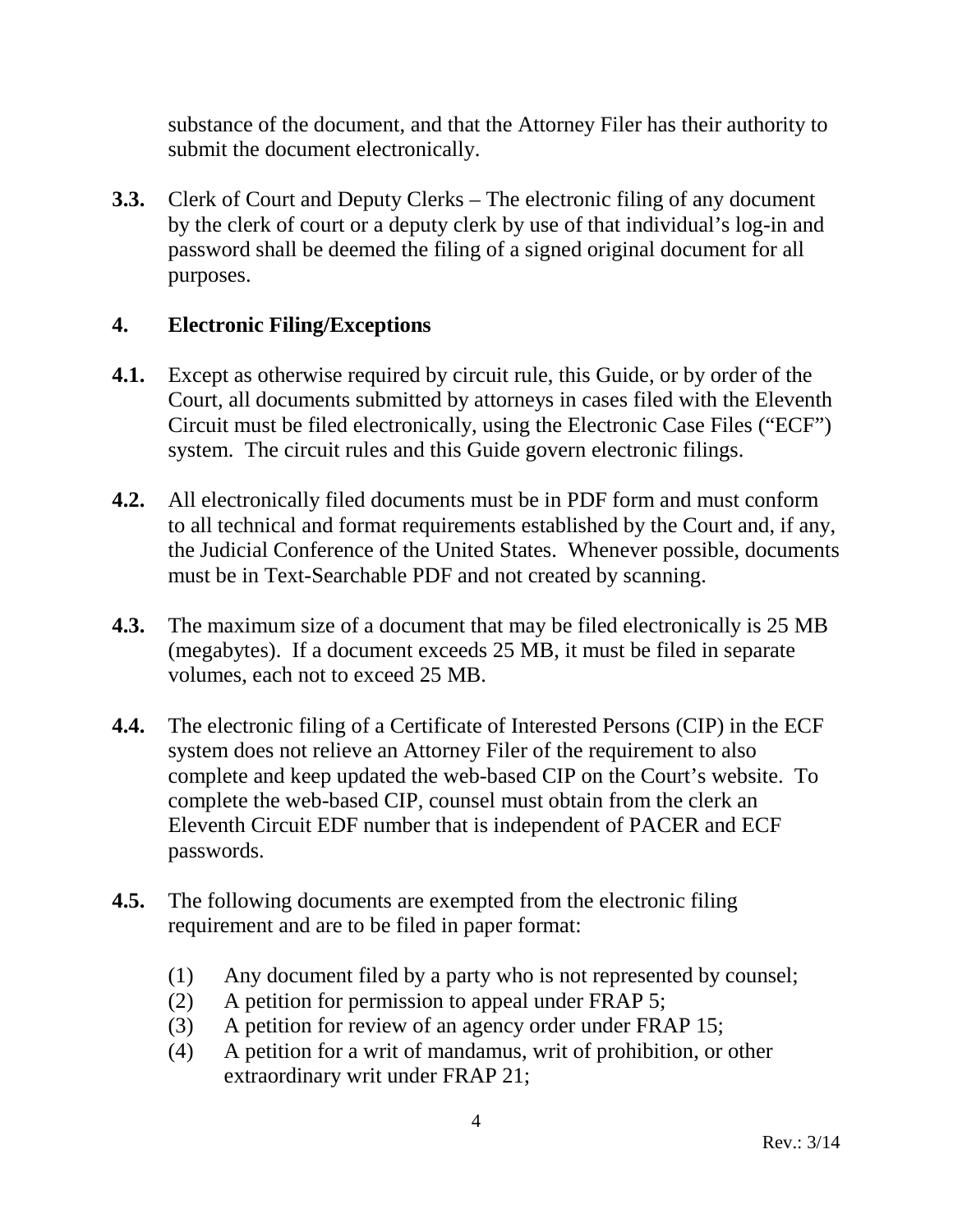- (5) Any other document initiating an original action in the court of appeals;
- (6) An application for leave to file a second or successive habeas corpus petition or motion to vacate, set aside or correct sentence;
- (7) A document filed under seal or requested to be filed under seal; and
- (8) A voucher and associated documents pertaining to a claim for compensation and reimbursement of expenses when representation is provided under the Criminal Justice Act or Addendum Five.
- **4.6.** No unrepresented party (except an attorney appearing in a particular case as a pro se party) may file electronically; unrepresented parties must submit documents in paper format. The clerk will scan such documents into the ECF system, and the electronic version scanned in by the clerk will constitute the official record of the Court as reflected on its docket. The clerk may divide an oversized pro se document into separate volumes for purposes of scanning.

## **5. Entry on the Docket/Official Court Record**

- **5.1.** The electronic transmission of a document, together with transmission of the NDA from the Court, in accordance with the policies and procedures adopted by the Court, constitutes the filing of the document under the Federal Rules of Appellate Procedure and constitutes the entry of that document onto the official docket of the Court maintained by the clerk pursuant to FRAP 45(b)(1).
- **5.2.** The electronic version of filed documents, whether filed electronically in the first instance or received by the clerk in paper format and subsequently scanned into electronic format, constitutes the official record in the case.
- **5.3.** Later modification of a filed document or docket entry by the Attorney Filer is not permitted except as authorized by the Court. The clerk may edit the docket entry to correct or supplement the text. A notation will be made indicating the entry was edited. A document submitted electronically is deemed to have been filed on the date and at the time indicated in the system-generated NDA.
- **5.4.** When the clerk scans a document into the ECF system, the clerk will discard the paper document once it has been scanned and made a part of the official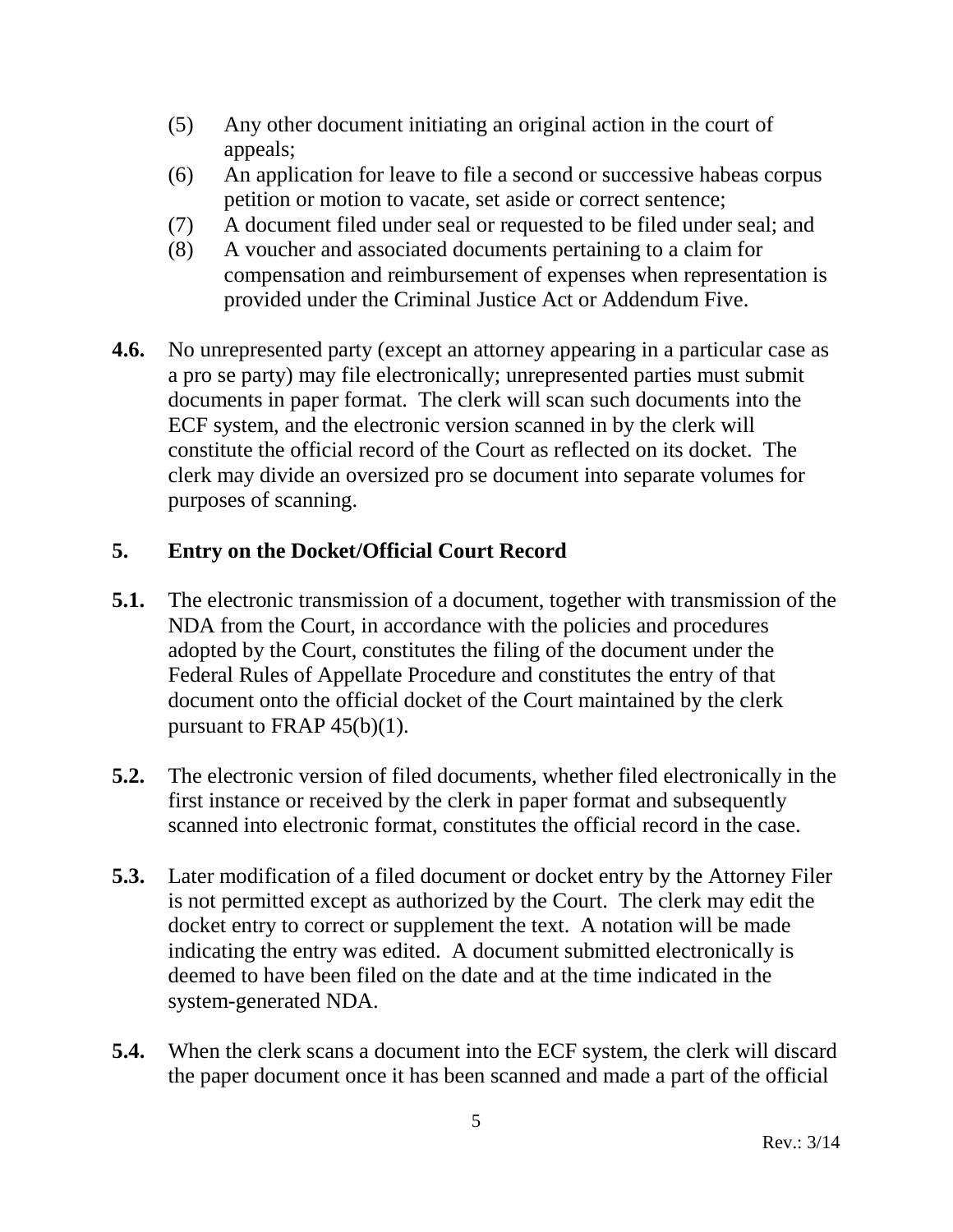record, unless the electronic file thereby produced is incomplete or of questionable quality.

**5.5.** Except as otherwise provided by circuit rule or Court order, all orders, decrees, judgments, and proceedings of the Court relating to cases filed and maintained in the ECF system will be filed in accordance with the circuit rules and this Guide and will constitute entry on the docket kept by the clerk and service on parties under FRAP 36, 45(b)(1), and 45(c). Any order or other court-issued document filed electronically without the original signature of a judge or authorized Court personnel has the same force and effect as if the judge or clerk had signed a paper copy of the order.

## **6. Filing Deadlines/Technical Failure**

- **6.1.** Filing documents electronically does not in any way alter any filing deadlines. When a specific time of day deadline is set by Court order or stipulation, the electronic filing must be completed by that time. Otherwise, electronic filing must be completed by 11:59 p.m. Eastern Time to be considered timely filed that day. An electronically filed document is deemed filed upon completion of the transmission and issuance of an NDA.
- **6.2.** The uploading of an incorrect document, or the filing of a document in the wrong case, does not constitute compliance with filing deadlines. In the event that an Attorney Filer uploads an incorrect document, or files a document in the wrong case, the clerk will send the Attorney Filer notice of the error. If the Attorney Filer corrects the error within 5 days of the clerk's notice, a motion to file the document out of time is not required. Otherwise, the Attorney Filer must also electronically file in the case a motion to file the document out of time.
- **6.3.** When a correction to an electronically filed document (e.g., motion, brief, or appendix) is necessary, counsel must upload the entire new document, and not just the corrected pages.
- **6.4.** An Attorney Filer whose filing is untimely as the result of a technical failure may seek appropriate relief from the Court. To resolve a technical failure that may be attributable to the PACER Service Center or the Court, counsel should communicate with the appropriate contact person as shown in Section 13: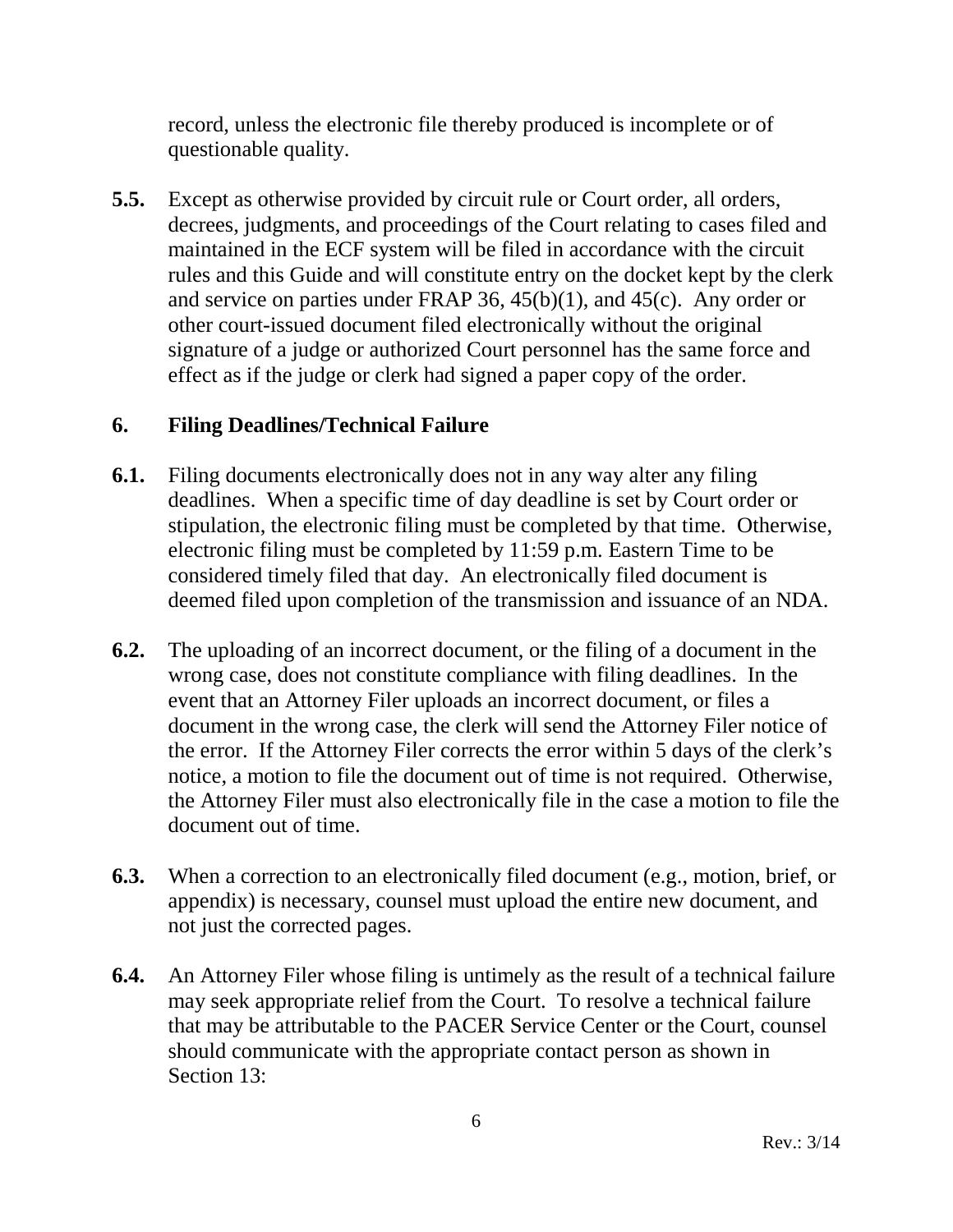- a. Technical issues such as log-in and password questions, and creating and uploading PDF documents, should be directed to the **PACER Service Center help desk**.
- b. Procedural questions concerning how to docket a specific event should be directed to the **Eleventh Circuit ECF help desk**. This includes any instance in which an Attorney Filer has transmitted a document to the ECF system and did not thereafter receive an NDA.

### **7. Service of Documents**

- **7.1.** Registration to use the ECF system constitutes consent to receive electronic service of all documents as provided by the Federal Rules of Appellate Procedure and the circuit rules, as well as to receive electronic notice of correspondence, orders, and opinions issued by the Court.
- **7.2.** A certificate of service is required for all documents, and an Attorney Filer must comply with FRAP 25 when filing electronically. The ECF system will automatically generate and send by e-mail an NDA to all Attorney Filers participating in the case. This notice constitutes service on those Attorney Filers. Independent service, either by paper or otherwise, need not be made on any Attorney Filer. The NDA generated by the ECF system does not replace the certificate of service required by FRAP 25. In other words, a document filed electronically by an Attorney Filer must still contain a certificate of service conforming to the requirements of FRAP 25.
- **7.3.** Pro se litigants and attorneys who are exempt from electronic filing must be served by the filing party through the conventional means of service set forth in FRAP 25.
- **7.4.** Except as may otherwise be provided by circuit rule or Court order, all orders, opinions, judgments, and other Court-issued documents in cases maintained in the ECF system will be filed and served on Attorney Filers electronically.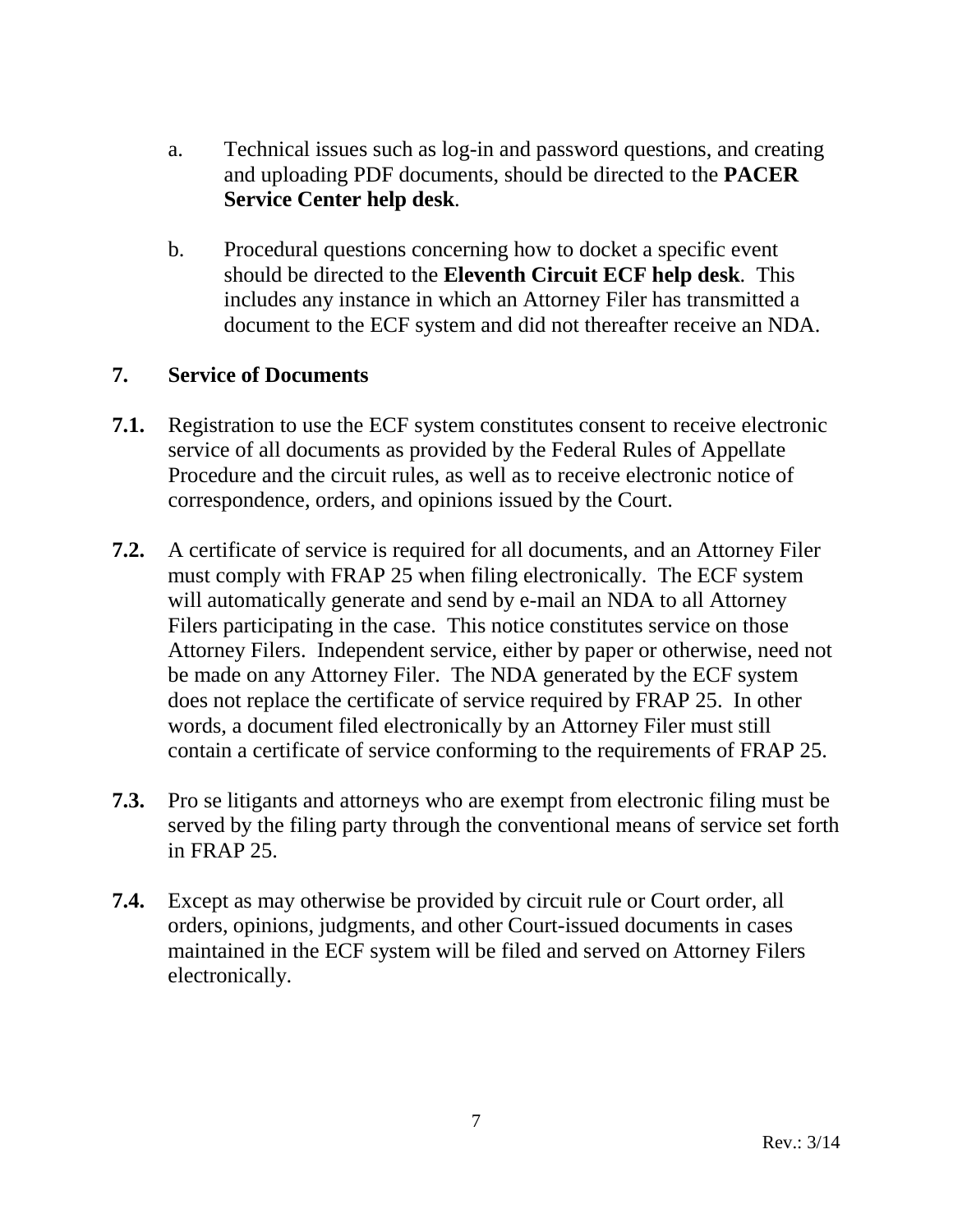#### **8. Access to Documents**

**8.1.** Access to all documents maintained electronically, except those under seal, is available to any person through the PACER system. PACER accounts are established through the PACER Service Center. See contact information in Section 13.

### **9. Documents Under Seal**

- **9.1.** A motion to file documents under seal may be filed electronically unless prohibited by law, circuit rule, or Court order. Do not attach to the motion the sealed documents or documents requested to be sealed. Documents requested to be sealed must be submitted in paper format in a sealed envelope, and must be received by the clerk within 10 days of filing the motion. The face of the envelope containing such documents must contain a conspicuous notation that it contains "DOCUMENTS UNDER SEAL," or substantially similar language.
- **9.2.** Documents filed under seal in the court from which an appeal is taken will continue to be filed under seal on appeal to this Court.

#### **10. Briefs/Petitions for Rehearing/Petitions for En Banc Consideration**

- **10.1.** The electronically filed brief is the official record copy of the brief.
- **10.2.** Use of the ECF system does not modify the requirements of the circuit rules that counsel must provide to the Court the required number of paper copies of a brief, a petition for rehearing, a petition for initial en banc consideration, or a petition for rehearing en banc, specified in the circuit rules. Counsel will be considered to have complied with this requirement if, on the day the electronic brief or petition is filed, counsel sends the required number of paper copies to the clerk using one of the following methods outlined in FRAP  $25(a)(2)(B)$ :
	- a. mail to the clerk by First-Class Mail, or other class of mail that is at least as expeditious, postage prepaid; or
	- b. dispatch to a third-party commercial carrier for delivery to the clerk within three days.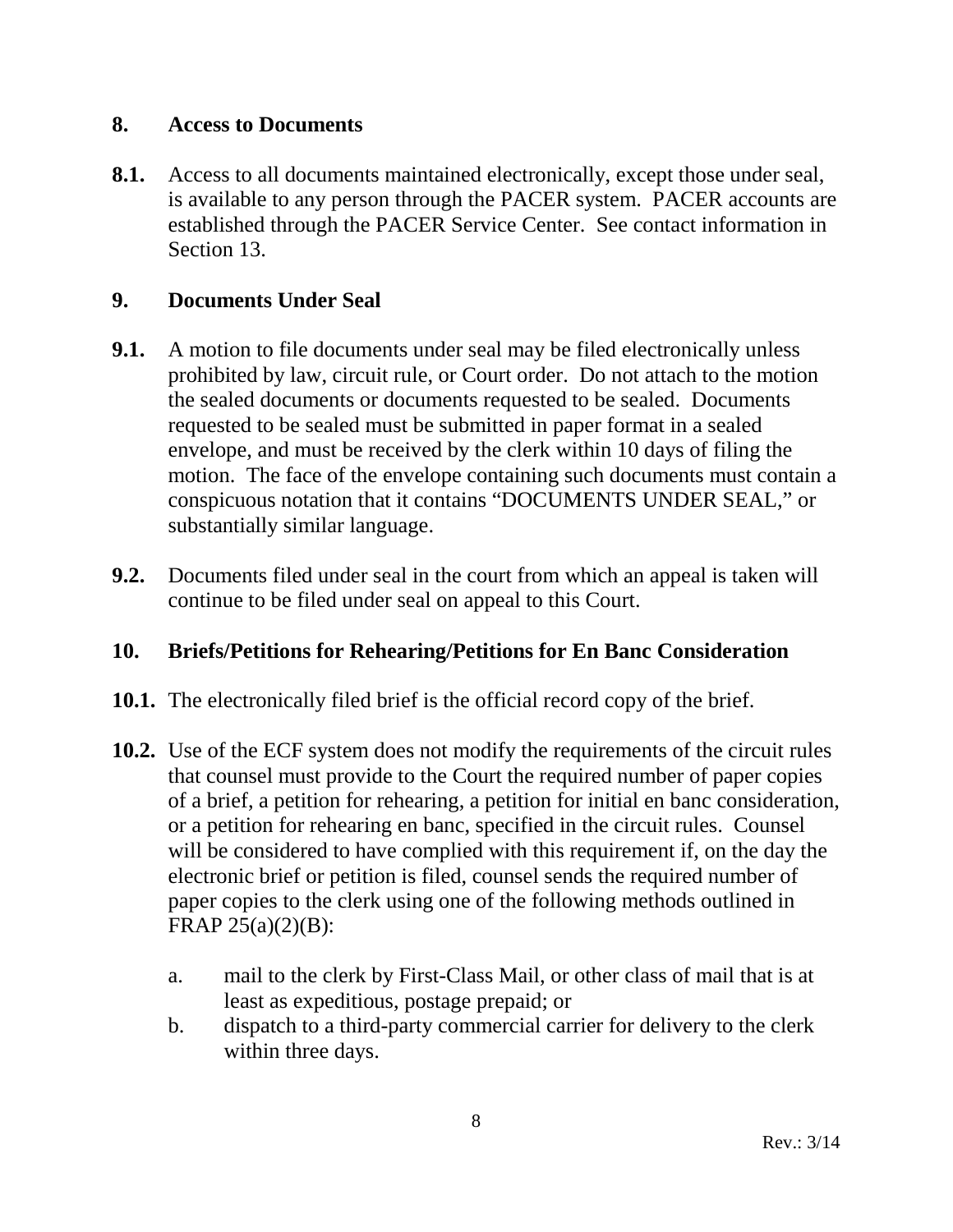### **11. Appendices**

**11.1.** The electronically filed appendix is the official record copy of the appendix. Use of the ECF system does not modify the requirements of 11th Cir. Rules 30-1 and 30-2 that counsel must provide to the Court the required number of paper copies of an appendix specified in those rules. Counsel will be considered to have complied with this requirement if, on the day the electronic appendix is filed, counsel sends two paper copies to the clerk using one of the methods outlined in FRAP  $25(a)(2)(B)$ . If the appeal is classed for oral argument, counsel must file an additional three identical paper copies of the appendix in accordance with 11th Cir. R. 30-1(d).

#### **12. Privacy Protection and Redactions**

- **12.1.** In accordance with FRAP 25(a)(5) and 11th Cir. R. 25-5, an Attorney Filer must redact all documents, including briefs, consistent with the privacy policy of the Judicial Conference of the United States. Required redactions include social security numbers and taxpayer identification numbers (use last four digits only), names of minor children (use initials only), birth dates (use year of birth only), financial account numbers (use last four digits only), and home addresses (use city and state only). It is the responsibility of the filer to redact pleadings appropriately.
- **12.2.** Pursuant to the privacy policy of the Judicial Conference of the United States and applicable statutory provisions, remote electronic access to immigration and social security dockets is limited. In this regard, the clerk will restrict electronic public access in these cases to judges, Court staff, and the parties and attorneys in the appeal or agency proceeding. The Court will not restrict access to orders and opinions in these cases. Parties seeking to restrict access to orders and opinions must file a motion explaining why that relief is required in a given case.